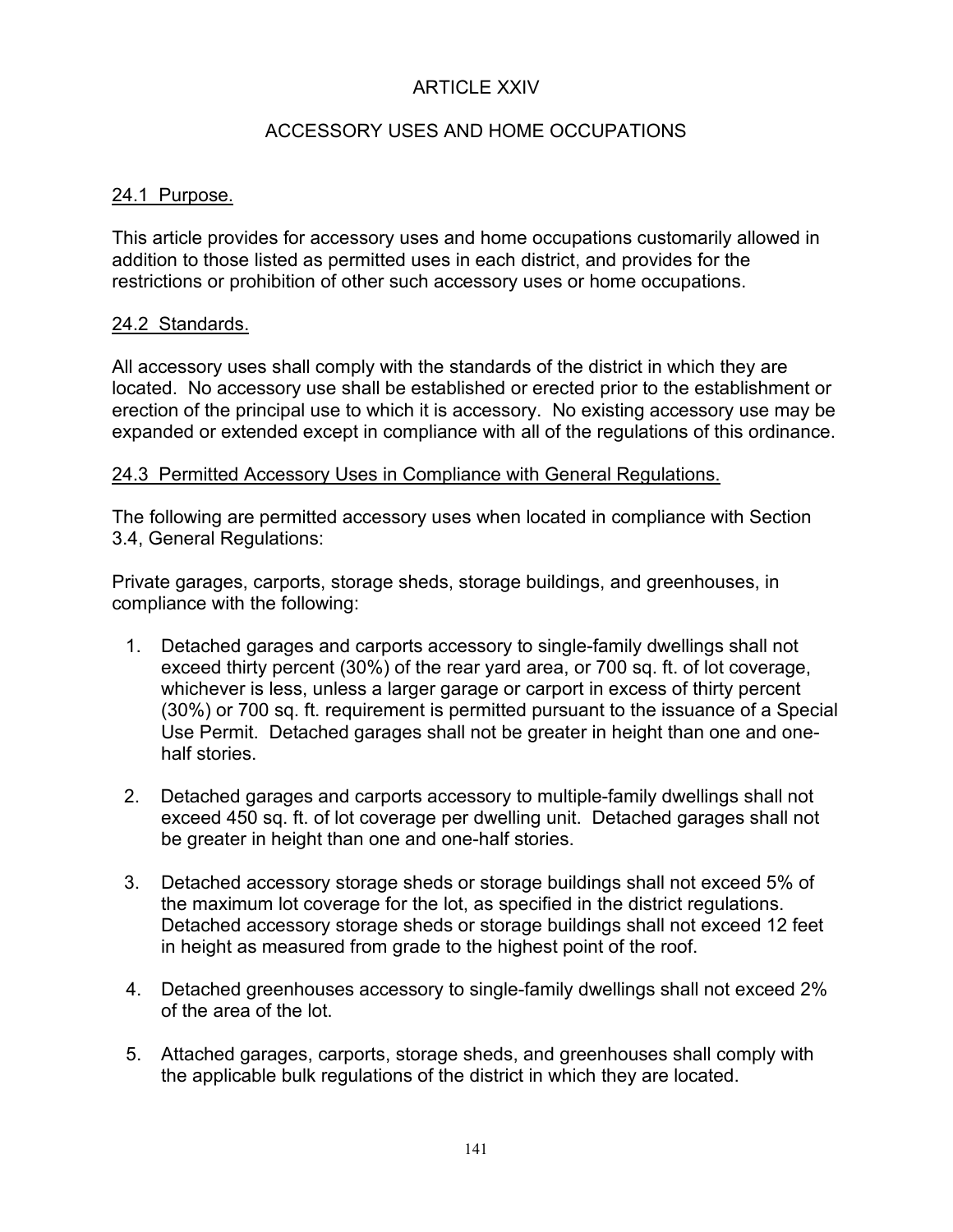## 24.4 Permitted Accessory Uses in Compliance with District Bulk Regulations.

The following are permitted accessory uses when located in compliance with the bulk regulations of the district in which they are located:

- 1. A swimming pool house pursuant to the issuance of a special use permit provided that the swimming pool house is under the sole and exclusive control and responsibility of the property owner.
- 2. A building used primarily for religious worship may have accessory uses on the same lot, other buildings or other uses owned or operated by the religious institutions, including rectories, parsonages, offices, convents, schools, lunch rooms, recreational facilities, gift and resale shops for periodic sales or used and/or handmade merchandise, providing all proceeds are to be utilized solely for the benefit of the religious institution.
- 3. Roofed-over or unroofed decks, patios, porches, roofed-over stairs, and unroofed stairs over four (4) feet above the average grade of the adjoining ground.
- 4. Donation drop boxes if located in the C-1, C-3, C-5 Zoning Districts or on properties primarily occupied by an educational, religious, governmental or charitable use. The boxes shall only be placed with the property owner's permission and on properties that contain an existing and operating permitted or special use. No more than two boxes (side-by-side) are allowed on a zoning lot less than two (2) acres in size. No more than three boxes (side-by-side) are allowed on a zoning lot equal to or greater than two (2) acres in size. Each box shall not exceed seven (7) feet in height and twenty-five (25) square feet in ground area. The boxes shall be located on a parking lot or other paved surface, not adjacent to the front building facade. The boxes shall not: be within 15 feet of the front property line, reduce the width of paved clear space for the passage of pedestrians to less than five (5) feet, be located within five (5) feet of a Fire Department connection, utilize any parking spaces required by Article XXII or disrupt the flow of vehicular or pedestrian traffic. The box shall include language discouraging the placement of items outside of the box. The name and phone number of the box owner/ operator shall be posted on the box. Upon telephone notification from the City of Wheaton Code Enforcement Department that materials are being placed outside of a box, the box owner/ operator shall have 24 hours to remove said materials. Failure to do so on three or more occasions in any calendar year may result in penalties listed under Article 5.14 of this Ordinance.

# 24.5 Permitted Accessory Uses located Anywhere on Lot.

The following are permitted accessory uses when located anywhere within the boundaries of the lot except as hereinafter provided:

1. Statuary, arbors, trellises, awnings, canopies, and flag poles.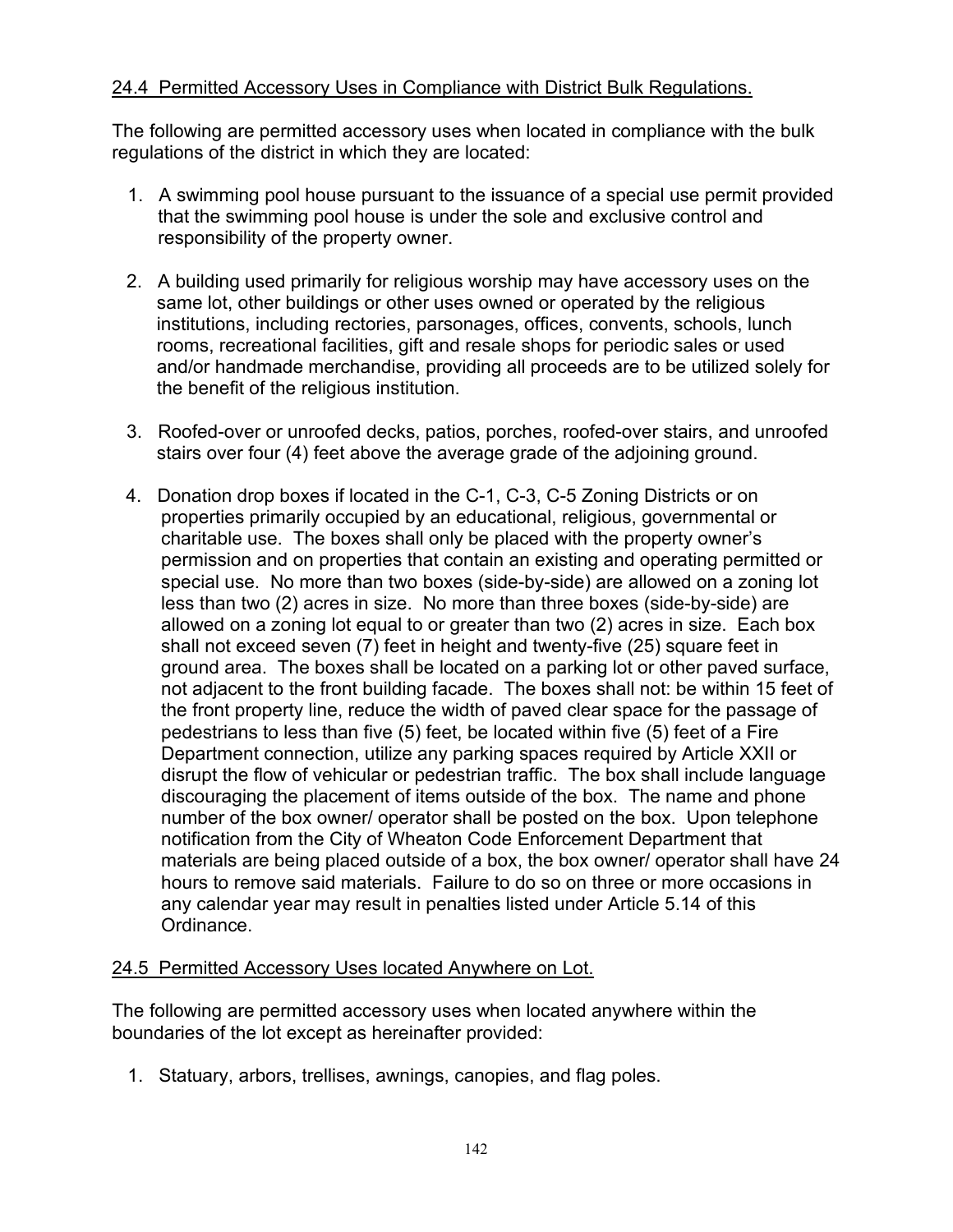2. Basketball apparatus, volleyball nets, swing sets, jungle gyms, playhouses, tennis courts, sport courts, tree houses and similar recreational equipment, except only basketball apparatus are permitted within front yards and side yards abutting streets. All such uses must maintain a side and rear yard of at least ten (10) feet. Swing sets, playhouses, and jungle gyms shall not exceed 15 feet in height. Tennis courts and sport courts shall not be illuminated. If the lot coverage of a tennis court or a sport court exceeds 25% of the rear yard area, its side and rear yard setback shall be landscaped in accordance with the requirements set forth in Article 6.8.4.2 of the City of Wheaton Zoning Ordinance. In no case shall the lot coverage of a tennis court or sport court exceed 30% of the rear yard area.

Any tree house not in compliance with the foregoing requirements as of June 5, 2000, may remain in place, without further construction or enlargement, for a period of seven years from June 5, 2000.

Owners of such tree houses shall have 90 days from June 5, 2000 to register their tree house with the City Clerk. By registering their tree house, the owners, their heirs, successors or assigns will agree to either remove said tree house by June 5, 2007, or make it comply with the foregoing regulations. Any such tree house which does not comply with the foregoing regulations and is not registered within the allotted time period shall be considered a non-conforming structure and shall be immediately removed.

- 3. Unroofed stairs not over four (4) feet above the average grade of the adjoining ground. This four (4) foot height need not include railings used in conjunction with the stairs.
- 4. Permanent barbecue equipment, screen houses, gazebos, and non-mechanical laundry drying equipment shall not be permitted in any required front or side yard abutting a street. All such uses must maintain a side and rear yard of at least ten (10) feet.
- 5. Dish antennas greater than forty (40) inches in diameter shall not be mounted on or over, bracketed, or guyed to any single family or single family accessory structure. Dish antennas shall not exceed one hundred and forty-four (144) inches in diameter. Dish antennas shall not be located in any front or side yard abutting a street and shall be constructed and maintained in compliance with the applicable building codes and the manufacturer's specifications for support; if a conflict exists between the applicable building codes and the manufacturer's specifications, the more restrictive regulation shall apply. A maximum of one (1) dish antenna shall be allowed per single family zoning lot. All such uses must also maintain a side and rear yard of at least ten (10) feet and shall require the installation of landscape plantings, a minimum of six (6) feet in height to screen the use from view.

Dish antennas forty (40) inches or less in diameter, and radio and television antennas with a maximum dimension whether height or length of one hundred and forty-four (144) inches may be attached to a single family or accessory single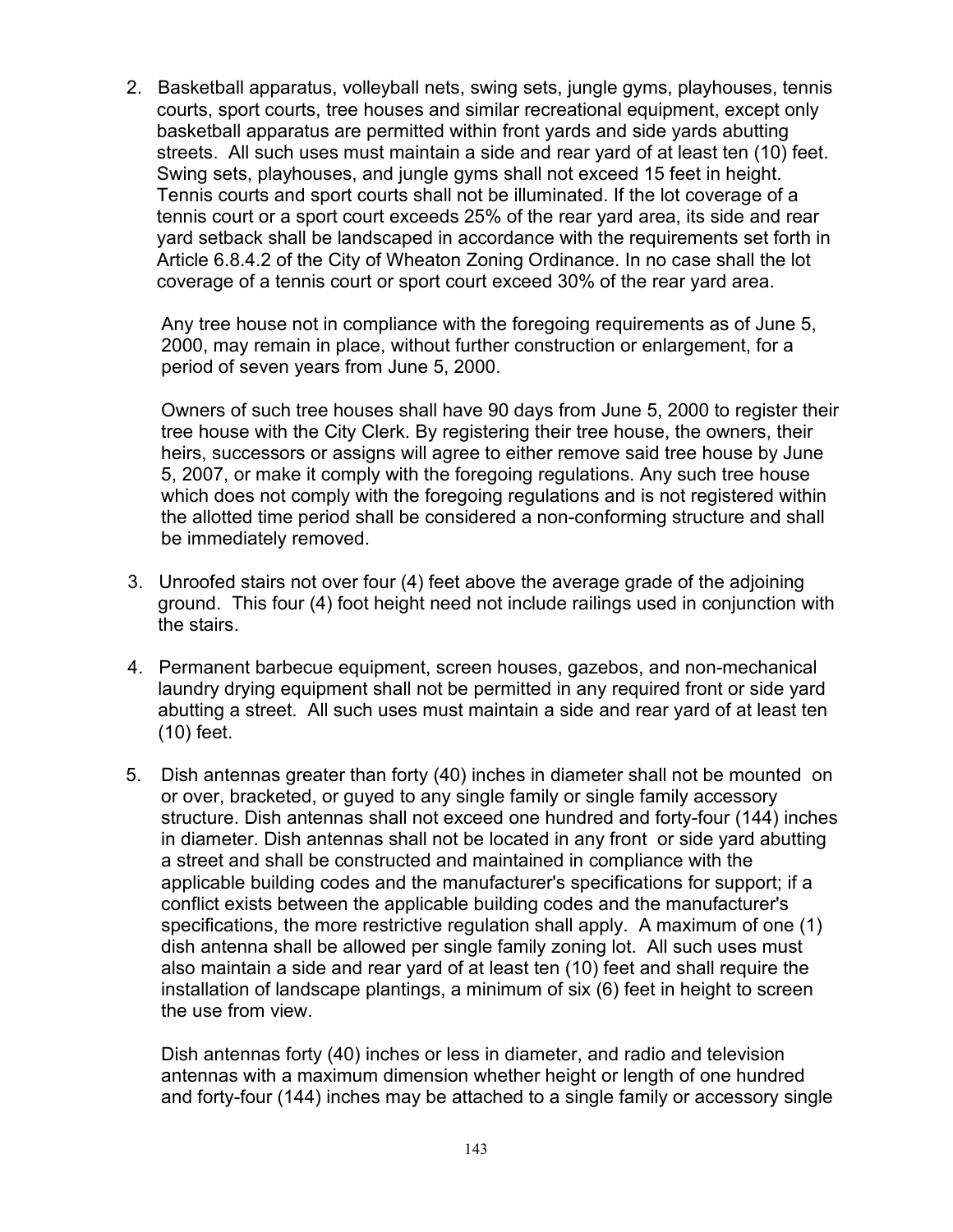family structure. The maximum number of dish, radio, and/or television antennas shall be two for each single family zoning lot.

- 6. Air conditioning and heating equipment, provided that no such equipment shall be located within a required front yard, and provided that the requirements of this ordinance regarding screening and noise limitations are observed.
- 7. Solar collectors and similar devices provided that no such device is permitted in any required front or side yard. No such device accessory to a single-family home may exceed the maximum required height for the principal building on the lot.
- 8. Private above-grade or below-grade swimming pools, conforming to the requirements of the Wheaton City Code provided that no such uses shall be located in any required front or side yard abutting a street. All such uses shall maintain a side and rear yard of at least 10 feet.

#### 24.6 Permitted Accessory Uses in Compliance with Specific Articles.

The following are permitted accessory uses when constructed, located and maintained in compliance with specific articles of this ordinance:

- 1. Off-street parking facilities and off-street loading facilities as regulated by Article XXII of this ordinance.
- 2. Signs as regulated by Article XXIII of this ordinance.

# 24.7 Accessory Parking Restrictions and Prohibited Accessory Uses.

1. Commercial Vehicle Parking Restrictions.

On any residential lot within any residential or institutional zoning district, a maximum of one (1) commercial vehicle per dwelling unit on said lot may be parked out-of-doors, providing the size of the commercial vehicle does not exceed two hundred twenty-eight inches (228") long, eighty-four inches (84") wide, and eighty-five inches (85") high, (exclusive of racks, mirrors, vents, and snow plows). Notwithstanding the foregoing, out-of-doors parking of the following vehicles is prohibited on any residential lot or vacant lot, or on any right-of-way or street, in any residential or institutional zoning district, unless the vehicle is entirely enclosed within a building structure or garage, or is being temporarily used in connection with a service or delivery actually being rendered for the direct benefit of the residence or property:

- a. Bus, semi-trailer, tow truck, totter, and truck tractor, or vehicles used to transport or pull trailers for a fee;
- b. Contractor's heavy equipment;
- c. A trailer, other than a camping trailer or boat trailer;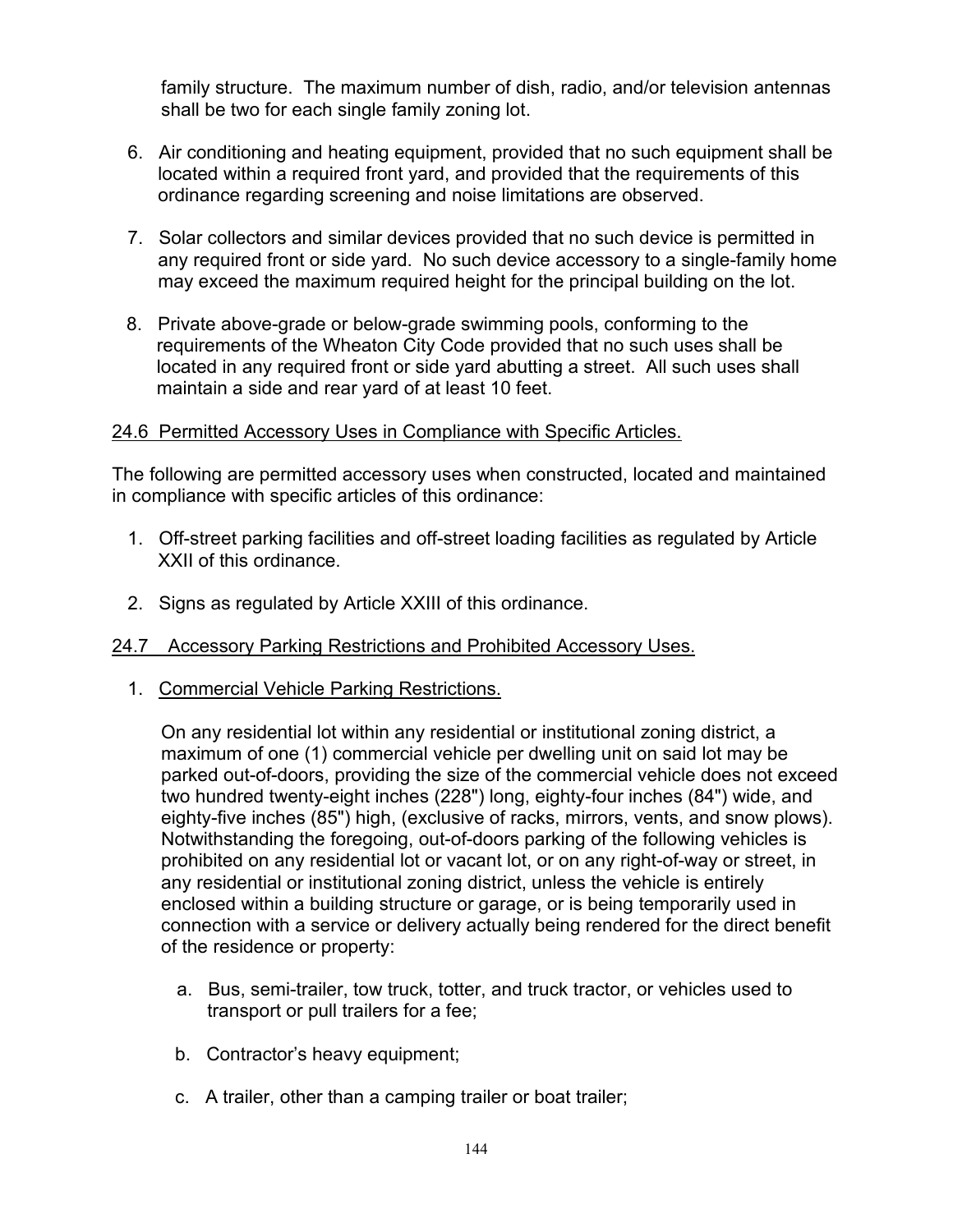- d. Any commercial vehicle which is larger than either two hundred twenty- eight inches (228") long, eighty-four inches (84") wide, or eighty-five inches (85") high (exclusive of racks, mirrors, vents, or snow plows).
- 2. Recreational Vehicle Parking Restrictions.

On any residential lot within any residential or institutional zoning district, a maximum of one (1) recreational vehicle per dwelling unit on said lot may be parked out-of-doors in conformance with the following restrictions:

- a. The owner of the recreational vehicle must be an occupant of the home where the vehicle is parked.
- b. Any non-motorized or motorized recreational vehicle shall be parked or stored only behind the front of a house and shall be set back at least five feet (5') from the rear lot line, and three feet (3') from the side lot line. On corner lots, the vehicle shall also be located behind the wall of the house adjacent to the side yard facing a street.
- c. Any recreational vehicle owned by guests of the home may be parked anywhere on a lot up to fourteen (14) days every six (6) months.
- d. Notwithstanding anything in this section to the contrary, any recreational vehicle may be parked anywhere on a lot for a period not to exceed seventytwo (72) hours for the purpose of loading, unloading, maintenance or repairs of said vehicle. A recreational vehicle may be parked for a greater period of time for the purpose of loading, unloading, maintenance or repairs, provided the owner of said recreational vehicle receives permission from the Director of the City's Building & Code Enforcement Department.
- e. All recreational vehicles shall be properly licensed and registered.
- f. All boats must be covered with a boat cover designed for its intended purpose; tarps are not permitted.
- 3. Temporary Uses All Residential Districts. Temporary portable outdoor storage units are permitted subject to the following:
	- a. There shall be no more than one (1) portable outdoor storage unit per property. Stacking of portable outdoor storage units on top of each other is not permissible.
	- b. The property must be occupied by a principal building.
	- c. No portable outdoor storage unit shall remain on the property for more than thirty (30) consecutive days and shall not be placed on the property for more than a total of thirty (30) days in any calendar year.
	- d. Portable outdoor storage units shall not exceed eight (8) feet in height and 130 square feet in size.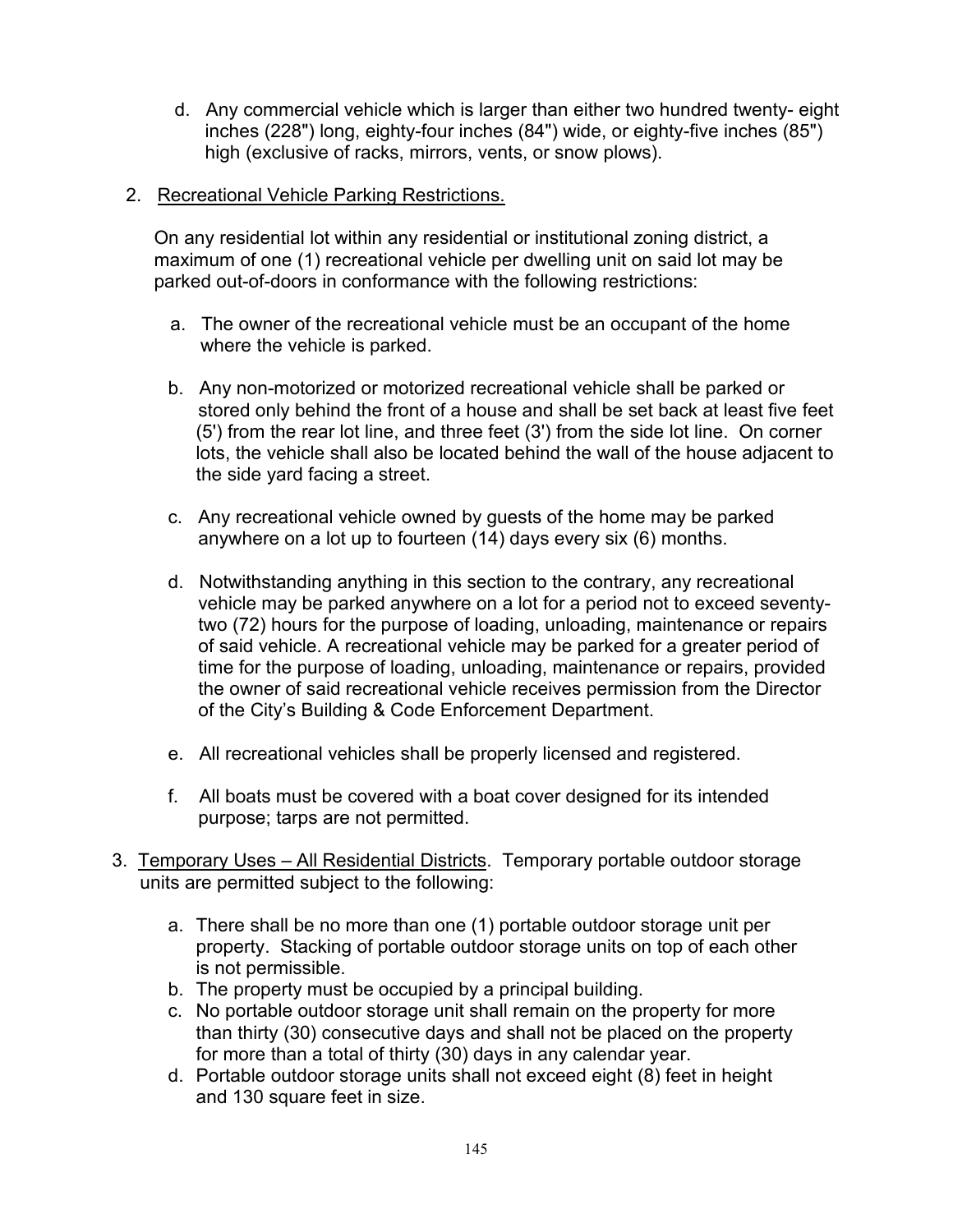- e. Portable outdoor storage units shall be placed only on the driveway or other hard surface.
- f. Portable outdoor storage units shall not be placed on public property or in a location that obstructs traffic visibility.
- g. Portable outdoor storage units shall have no signage other than the name, address and telephone number of the person or firm engaged in the business of renting or otherwise placing the portable outdoor storage units.
- h. No permit or permit fees shall be required for any portable outdoor storage unit.
- i. Portable outdoor storage units shall be maintained in a good state of repair, free from rust, peeling paint and other forms of visible deterioration.

#### 4. Industrial Manufacturing Use.

Any industrial or manufacturing use prohibited as an accessory use in any zoning district.

### 5. Out-Of-Doors Storage.

Out-of-doors storage, except as specifically permitted by the zoning district regulations, is a prohibited accessory use in any zoning district.

#### 24.8 Home Occupations.

It is the intent of this section to allow as home occupations only those uses that conform to the standards of Section 24.9. In general, a home occupation is an accessory use so located and conducted that the average neighbor, under normal circumstances, would not be aware of its existence.

The standards for home occupations are intended to ensure compatibility with the permitted uses and the residential character of the neighborhood and to maintain the subordinate and incidental status of the home occupation.

#### 24.9 Standards for Home Occupations.

In addition to all the standards applicable to the district in which it is located, any home occupation shall comply with the following standards:

- 1. Not more than one (1) person other than members of the immediate family occupying such dwelling shall be employed or report to work on the premises.
- 2. No stock in trade (except articles produced by the members of the immediate family residing on the premises) shall be displayed or sold upon the premises.
- 3. No alteration of the principal building shall be made which changes the character thereof as a dwelling.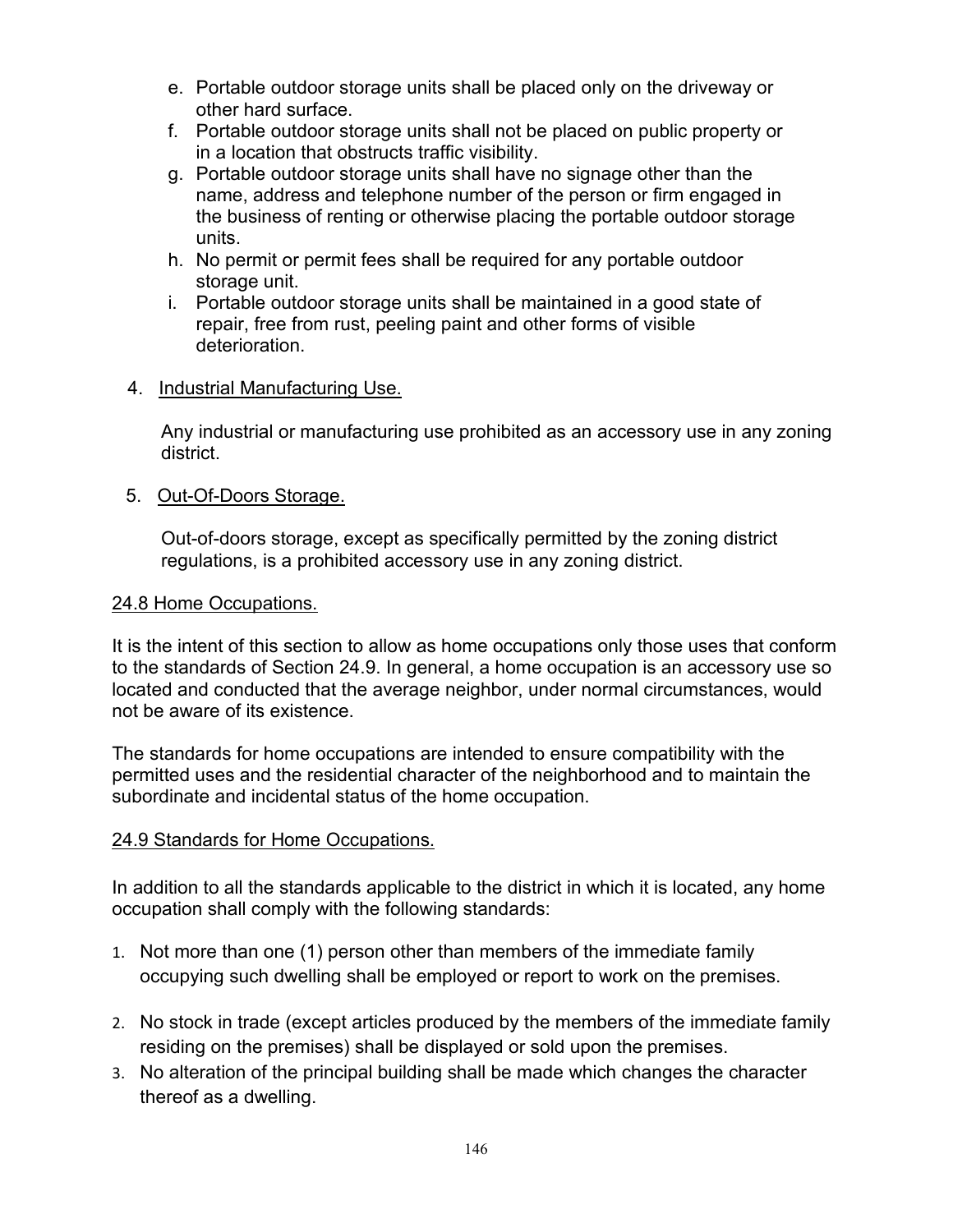- 4. No more than twenty-five percent (25%) of the gross floor area of the residential dwelling unit shall be devoted to any home occupation except the letting of rooms to roomers or boarders, Short-Term Home Sharing Rentals, or the operation of a day care home.
- 5. The home occupation shall be conducted entirely within the principal building that is used as the residential dwelling. A special use permit shall be required for any home occupation conducted in an accessory building.
- 6. No outdoor storage shall be permitted.
- 7. There shall be no noise, odor, dust, vibration, smoke, glare, television and radio interference, electrical interference, fire hazard or any other hazard emanating from the dwelling relating to the home occupation. No home occupation shall involve the use or production of toxic or harmful materials. The purpose of this standard is to ensure that the home occupation has no adverse environmental impact on adjoining properties.
- 8. The home occupation shall not involve the receipt or delivery of merchandise, goods, or equipment other than by U.S. Mail, United Parcel Service, Federal Express, or similar carriers that typically deliver packages to residences. No deliveries by semi-tractor/trailer trucks shall be permitted.
- 9. The home occupation shall not result in the simultaneous presence on the zoning lot and adjoining street of more than three motor vehicles in excess of the number of vehicles attributable to the residential use of the premises.
- 10. The distribution of articles, products, or equipment from the dwelling by commercial contractors to independent contractors or other employees shall be prohibited.
- 11. No visitors, clients, patrons, pupils, etc., of the home occupation, except those in conjunction with the letting of rooms to roomers or boarders, Short-Term Home Sharing Rentals, or day care homes, shall be permitted between the hours of 10:00 p.m. and 7:00 a.m.

# 24.10 Particular Home Occupations Permitted.

Permitted home occupations include, but are not limited to, the following list of occupations; provided, however, that each listed occupation shall be subject to the requirements of Section 24.9 hereof, as well as to any limitations specifically imposed on such occupation by this Section 24.10.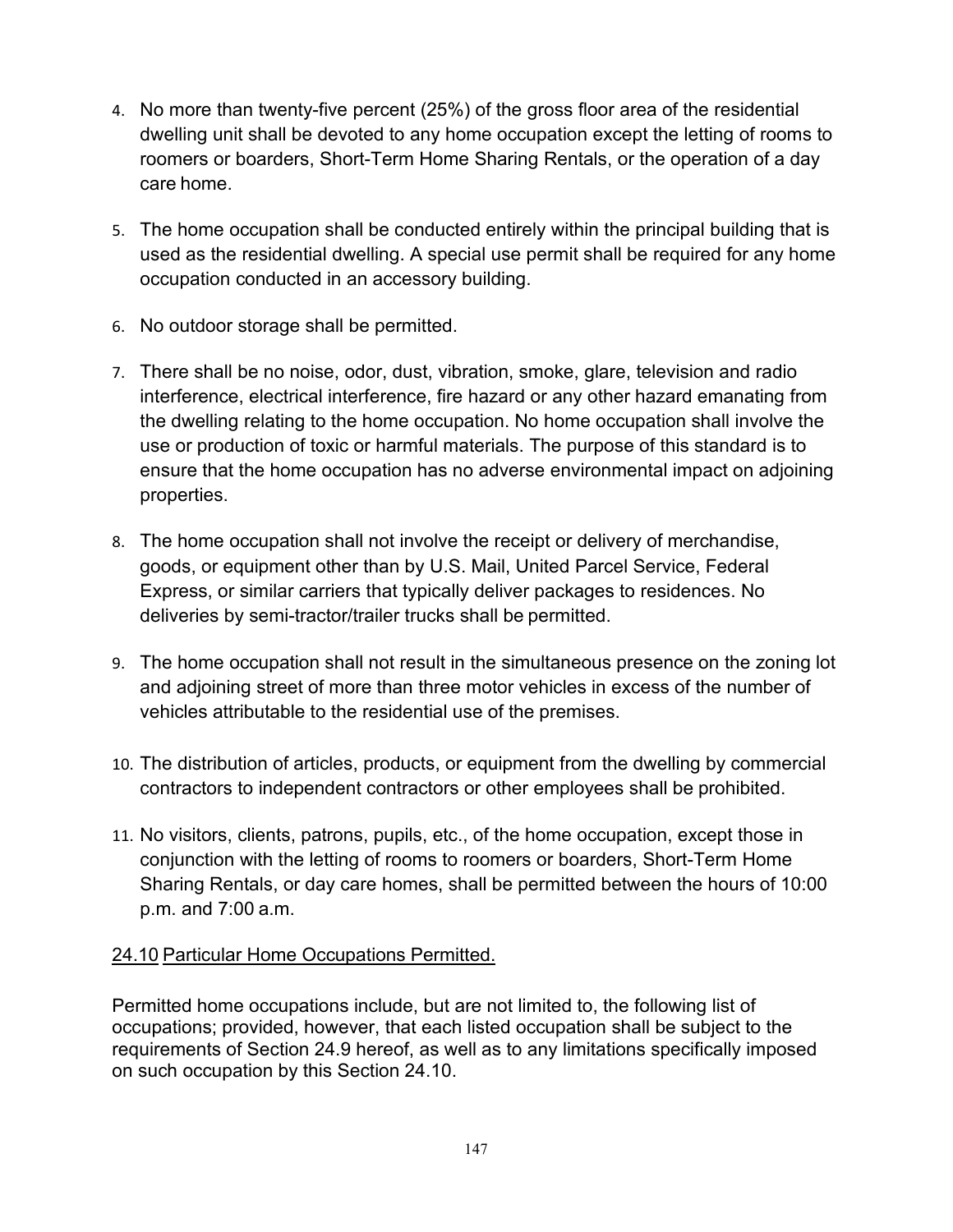- 1. Day Care Homes licensed by the State of Illinois.
- 2. Dressmakers, seamstresses, tailors.
- 3. Private tutoring provided that the instruction shall be limited to one pupil at a time except for occasional groups.
- 4. Artists, sculptors, photographers, authors or composers.
- 5. Physicians, dentists, or other licensed medical practitioners.
- 6. Architects, attorneys, engineers, real estate professionals, insurance agents, brokers, and members of similar professions.
- 7. Ministers, rabbis, priests, or members of religious orders.
- 8. The letting for hire of rooms for rooming or boarding use for a lease term of greater than fourteen (14) days to not more than four (4) persons unrelated to the owner of the property or lessor who Lives on Site. Provided, however, that this provision shall not allow the occupancy of a dwelling unit by more than five (5) unrelated individuals. Prior to the initial use of letting for hire of rooms for rooming or boarding use, the operator of the home occupation shall obtain a letter approving the occupancy from the Director of Planning & Economic Development, certifying that all applicable life safety ordinances and codes have been satisfied.
- 9. Offices of salespeople, sales representatives, or manufacturers' representatives; provided that no retail transactions shall be made on the premises except through telephone, e-mail, facsimile or mail, and that no wholesale transactions shall include the acceptance or delivery of merchandise on the premises.
- 10.Home Kitchen and Cottage Food Operations as defined by the State of Illinois Food Safe Handling Regulation Act.
- 11.Short-Term Home Sharing Rentals, subject to the following conditions and requirements:
	- A. Short-Term Home Sharing Rental Hosts shall provide the City with their contact information in a form provided by the City.
	- B. All Short-Term Home Sharing Rentals shall comply with the terms and conditions of this Article and the zoning district they are located in.
	- C. No Short-Term Home Sharing Rental shall be allowed unless an Owner Lives on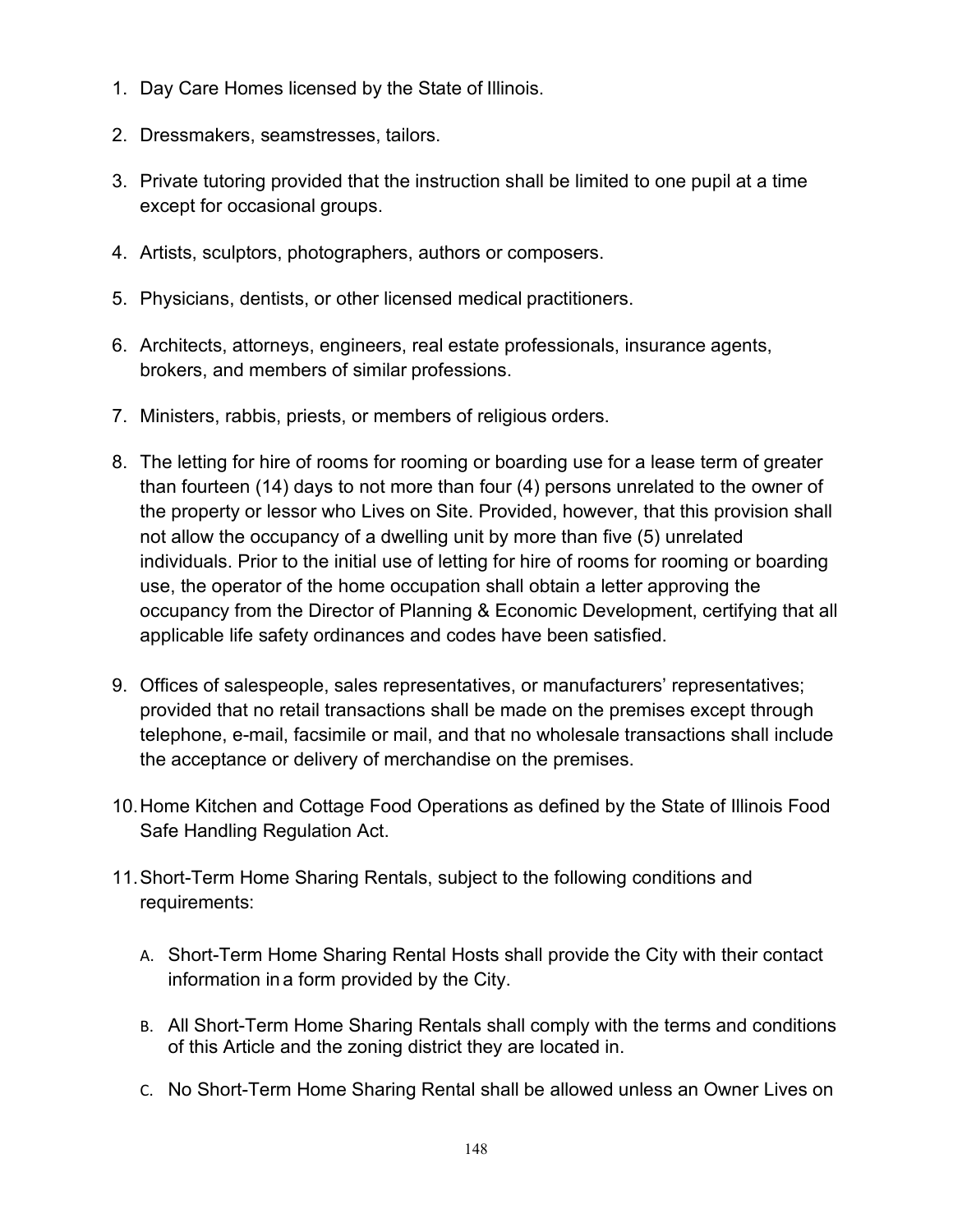Site during the entire short-term rental period.

- D. No persons shall provide a Short-Term Home Sharing Rental to any person or persons for a period of more than fourteen consecutive nights.
- E. Prior to the initial operation of the home occupation for a Short-Term Home Sharing Rental, the Host shall obtain a letter approving the occupancy from the Director of Planning & Economic Development, certifying that all applicable life safety ordinances and codes of the City have been satisfied.
- F. Short-Term Home Sharing Rental Hosts shall provide Guests the following disclosure:

On September 21, 2020, the City of Wheaton Council adopted the Short-Term Home Sharing Ordinance reiterating its ban on the rental of entire units as vacation rentals. The Short-Term Home Sharing Ordinance also legalized the short-term rental of a portion of a person's home but only when the host lives on site throughout the visitor's stay.

### 24.11 Particular Home Occupations Prohibited.

1. Nonconforming Uses.

All home occupations which do not comply with the provisions of this Ordinance (Ordinance No. F- 0119, adopted March 17, 1997) shall comply with all such provisions prior to (a date one year from the date of adoption).

- 2. Permitted home occupations shall not in any event be deemed to include:
	- a. Animal hospitals.
	- b. Clinics or hospitals.
	- c. Dancing schools, except as permitted above.
	- d. Mortuaries.
	- e. Nursery schools.
	- f. Private clubs.
	- g. Renting of trailers
	- h. Repair shops or service establishments, except the repair of computers, cameras, locks, clocks, or other similar small items.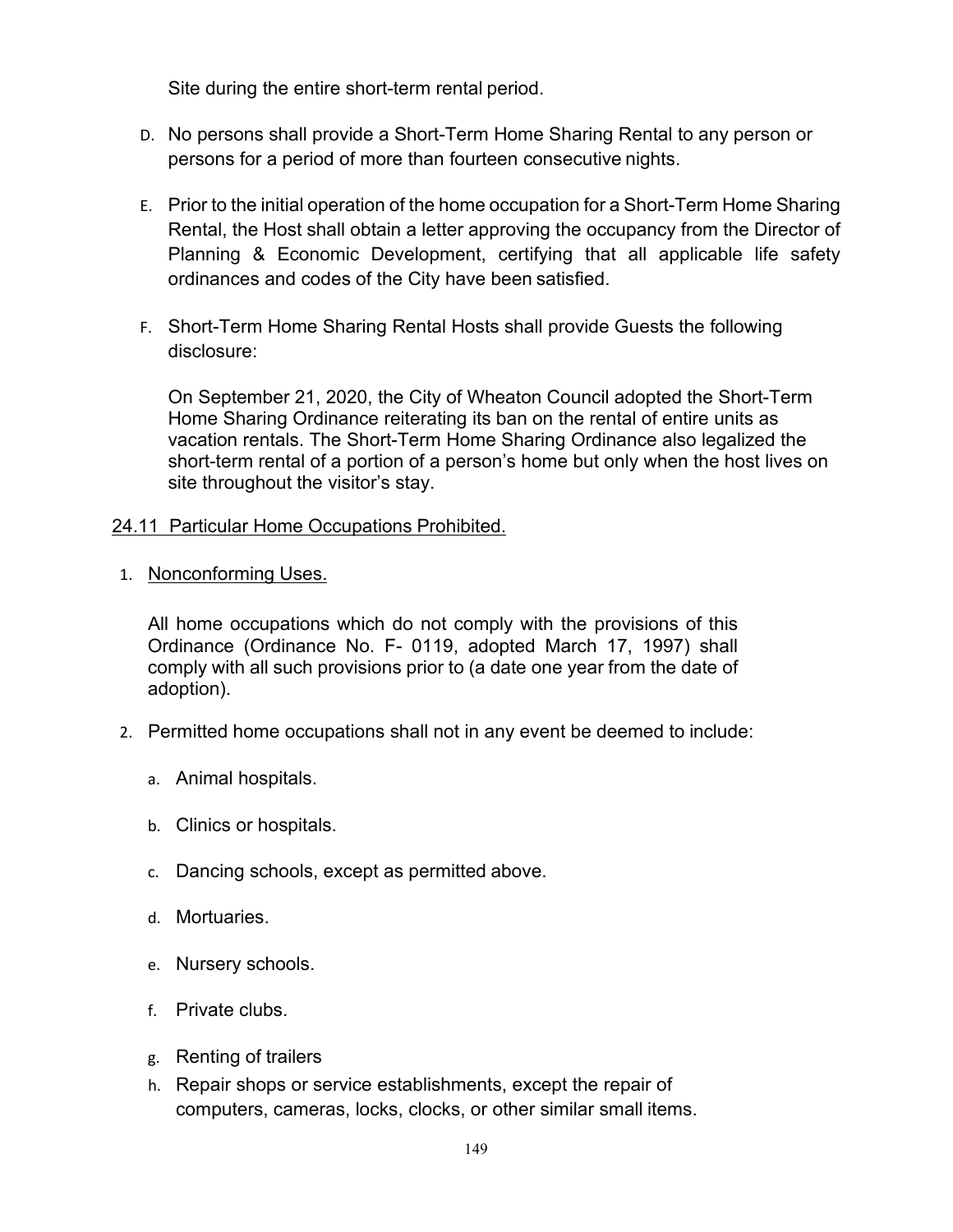- i. Restaurants.
- j. Stables or kennels.
- k. Towing companies.
- l. The sale of firearms and/or ammunition.

### 24.12 Temporary Uses.

- 1. Temporary Uses All Districts. The following uses are permitted in all zoning districts subject to the following:
	- a. Contractor's office and equipment shed (containing no sleeping quarters or cooking accommodations) accessory to a construction project, and to continue only during the duration of such project.
	- b. Real estate office (containing no sleeping or cooking accommodations unless located in a model dwelling unit) incidental to a new housing development, provided that such use shall be terminated upon disposal of substantially all dwelling units in the development.
	- c. Special events with valid permit.
- 2. Temporary Uses Commercial Districts. The City of Wheaton may allow a business to display items outdoors for the convenience of the customer provided that the business holds a valid conditional storage permit, has submitted a site plan indicating the location of display areas and observes the following:
	- a. The items are displayed or stored wholly upon the parcel on which the principal sales structure is located;
	- b. The storage does not utilize any parking spaces required by Article XXII and does not disrupt the flow of vehicular or pedestrian traffic;
	- c. No item shall be displayed at a location where the width of paved clear space for the passageway of pedestrians is reduced to less than five (5) feet;
	- d. No item may be displayed within a five (5) foot radius of a fire department connection;
	- e. The Building & Code Enforcement Department will issue outdoor storage permit upon the review of a site plan detailing area where items will be stored or displayed. The City shall have the authority to revoke outdoor storage permits and remove or cause to be removed items which do not conform to the approved outdoor storage site plan.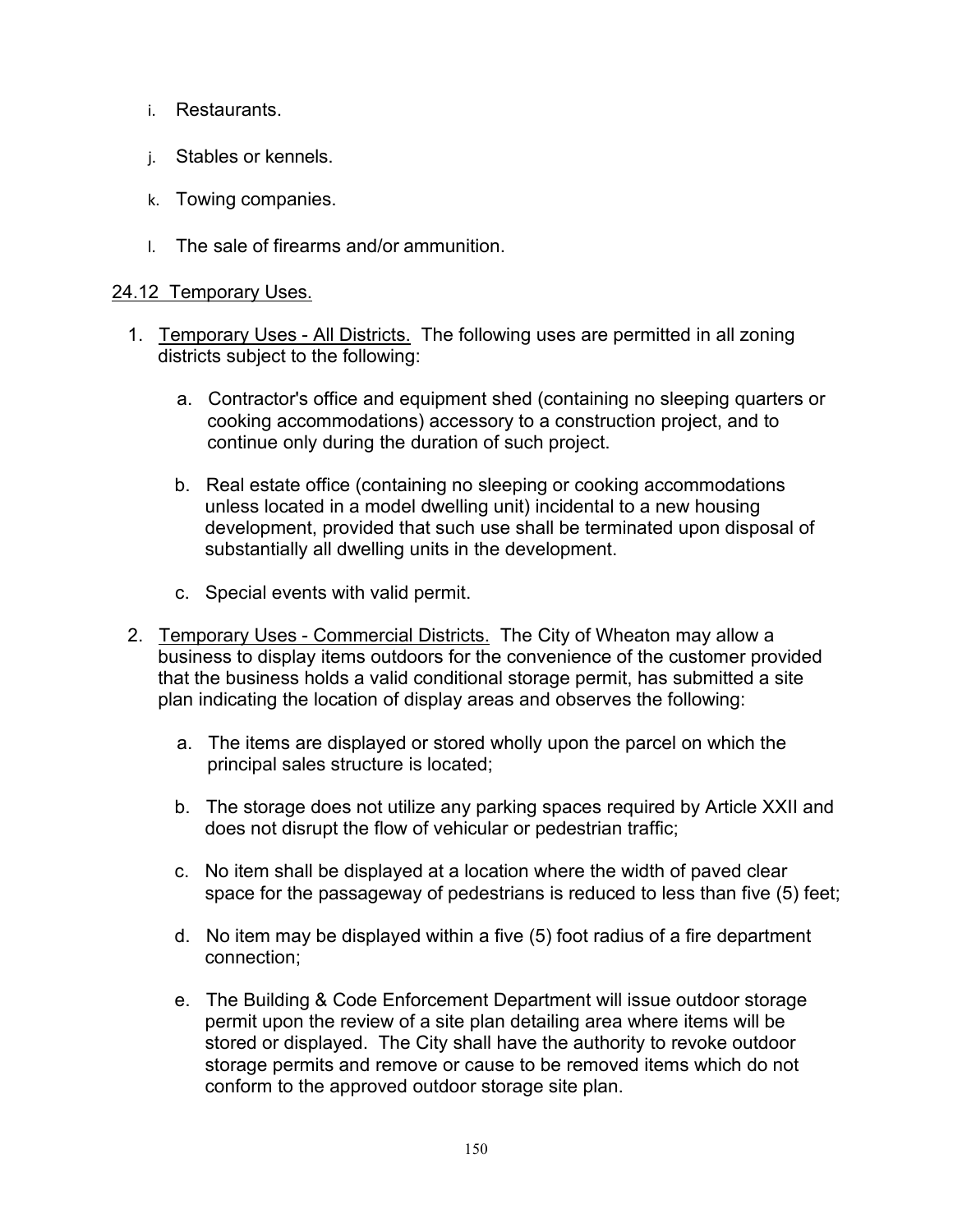- f. The following items may be displayed outdoors provided the area is accessible to retail customers:
	- (1) Bulk salt, when screened from residential view;
	- (2) Building materials in fenced areas when stored fifteen (15) feet from any building or property line;
	- (3) Garden equipment and supplies, outdoor furniture when screened from residential view for no more than six (6) months;
	- (4) Nursery stock, flowers, live plants, fruits and vegetables for no more than six (6) months;
	- (5) Firewood which shall be stored fifteen (15) feet from any building or other structure and shall not be stored under any canopy;
	- (6) Single items representative of stock stored indoors; and replaced indoors at the close of the business day.
	- (7) Christmas trees for no more than thirty (30) days.

#### 24.13 Skateboard Ramps.

- 1. One skateboard ramp may be located as an accessory use on any residential lot within any Single Family Residential Zoning District in conformance with the following regulations:
	- a. Not more than one (1) ramp shall be located in the rear yard of a single zoning lot, provided:
		- (1) The skateboard ramp, together with any other accessory buildings or structures located on the lot, shall not occupy more than thirty percent (30%) of the rear yard, with the skateboard ramp limited to not more than twenty percent (20%) of the rear yard area.
		- (2) The minimum rear yard setback for the ramp shall be five (5) feet, and the minimum side yard setback for the ramp shall be three (3) feet, provided the skateboard ramp shall not be located within any drainage or utility easement.
		- (3) The skateboard ramp shall not be located any closer than thirty (30) feet from a principle building or structure on a neighboring property.
	- b. A skateboard ramp constructed under the provisions of this Ordinance may not be used for commercial purposes.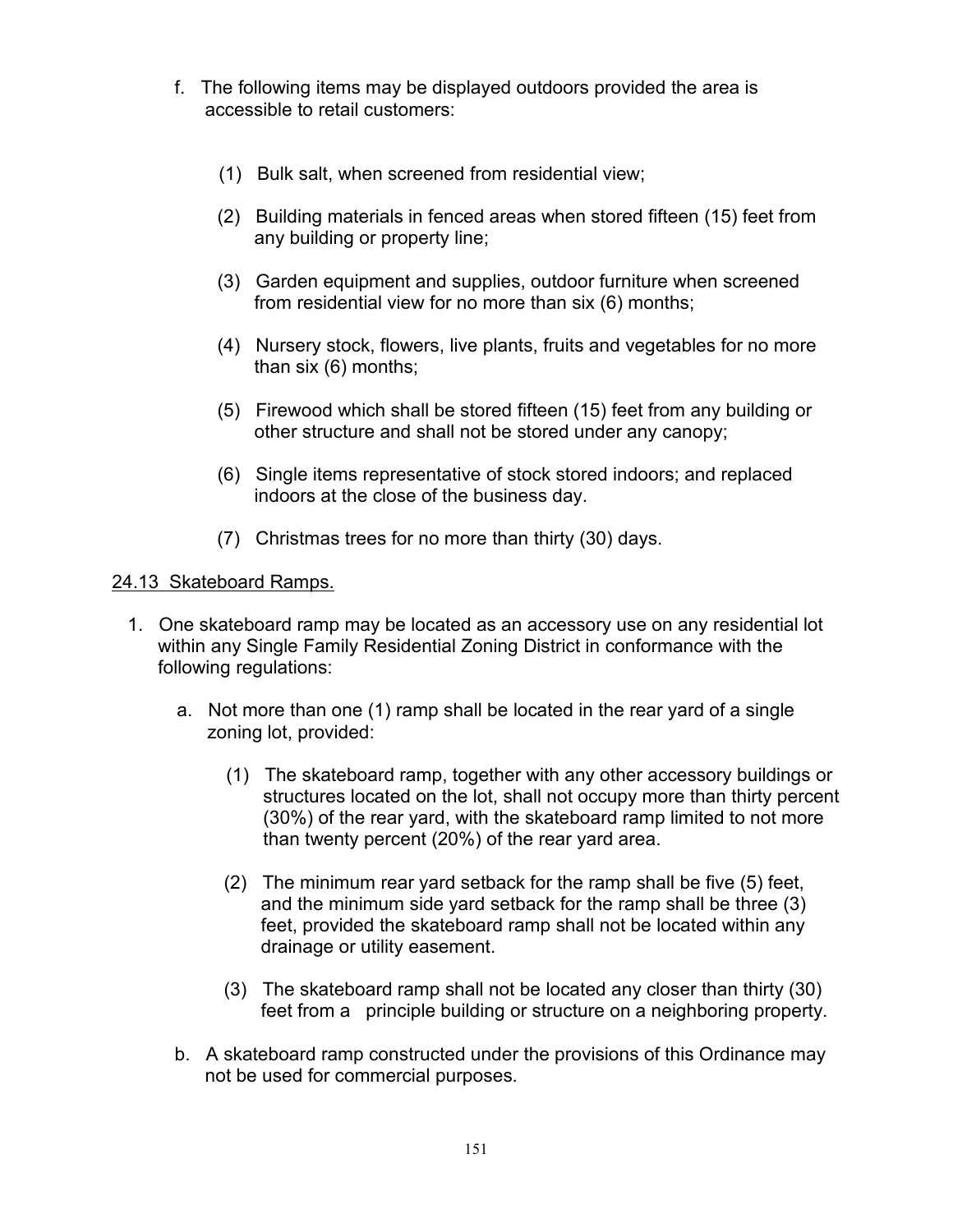- c. No skateboard ramp over thirty inches (30") in height shall be constructed without first receiving a Building Permit from the Building and Code Enforcement Department of the City of Wheaton. Individuals applying for a Skateboard Ramp Building Permit must submit the following information with the application:
	- (1) Plans for the proposed skateboard ramp, which identify the design, materials, method of construction, and dimensions, in conformity with the provisions of this Ordinance.
	- (2) A Plat of Survey for the subject property, which shall identify the location of the proposed ramp.
	- (3) Details for the proposed fence, berm, or landscaping which will be utilized to screen the skateboard ramp.
	- (4) Pictures of the proposed location of the ramp, including its surroundings and the adjacent property lines.
	- (5) A statement by the applicant indicating that the proposed ramp conforms to all Standards and Specifications established in this Ordinance.
- d. Any skateboard ramp allowed under this Ordinance shall be constructed with the following building requirements:
	- (1) No skateboard ramp shall be more than six (6) feet in height, excluding the guardrail.
	- (2) All ramps greater than thirty inches (30") in height shall have a guardrail located on the ramp platform(s) of not less than thirty-six inches (36") in height, and not more than forty-eight inches (48") in height.
	- (3) Plywood used in the construction of the ramp shall be of exterior grade.
	- (4) All wood used in the construction of the ramp shall be smooth finished to prevent injury, and shall be properly surface coated to prevent deterioration and unsightliness.
	- (5) The ramp shall be made "sound proof" by first insulating the underside of the riding surface, and then enclosing the ends of the ramp with plywood.
- e. The skateboard ramp must be screened to buffer the view of the ramp from adjacent properties and public rights-of-way. The screening may be